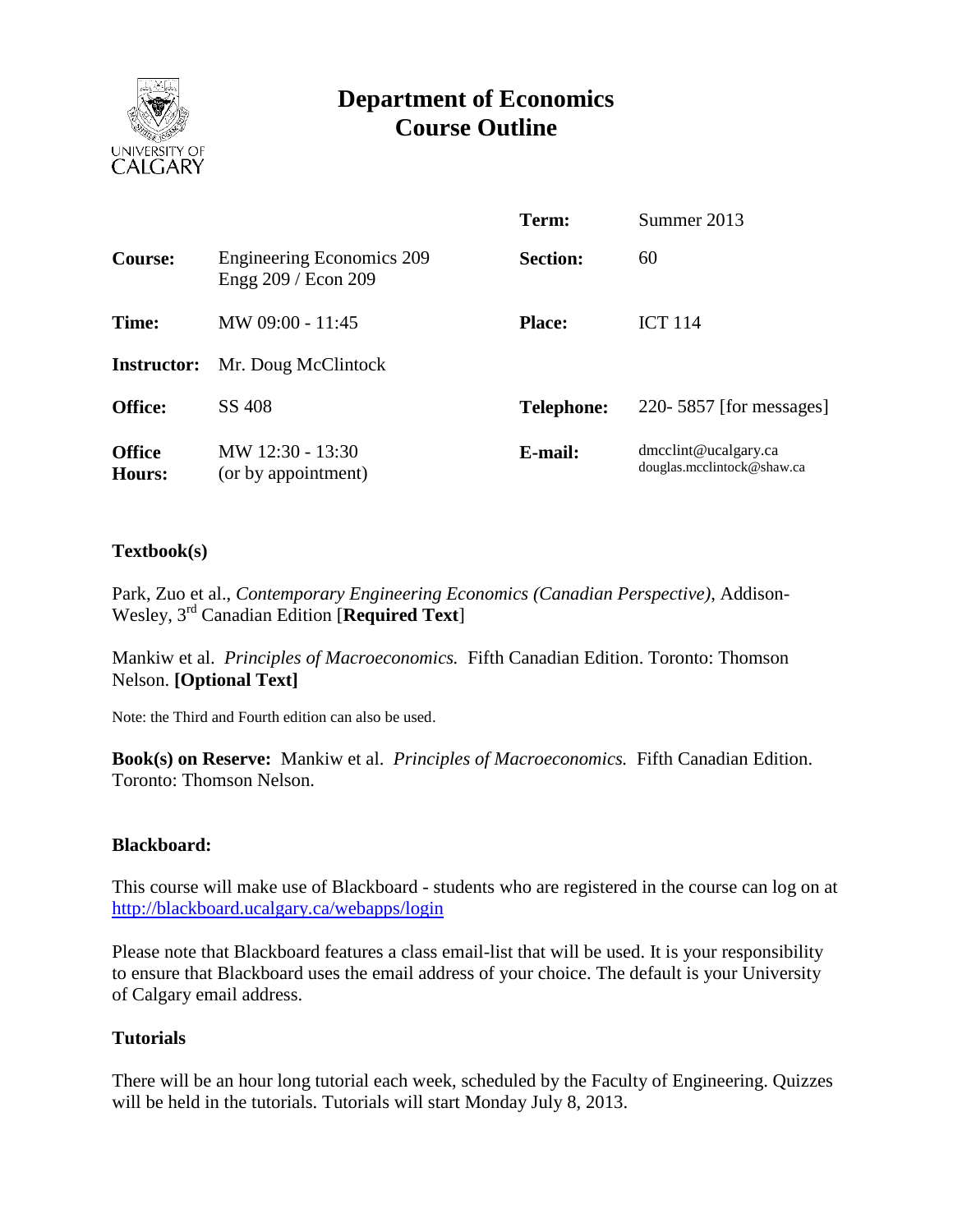# **Course Outline:**

The purpose of this course is to introduce the engineering student to the discipline of economics and its importance in the field of engineering. The first part of the course looks at the broad definition of economics and the concept of supply and demand and price elasticity. We then turn our focus on the important macroeconomic issues such as GDP, inflation, business cycle theory, and the financial markets.

The second (and most comprehensive) part of the course examines the time value of money and how engineers use the time value of money to make important economic decisions. In this section, we examine how interest rates and different compounding periods influence the future value of various capital investments. Future value and present value of annuities, bond and mortgages are also explored. Once we get a solid foundation in this area, we then use these tools to determine the net present value, internal rate of return and payback period of various investment options. The last part of the course deals with the effects of depreciation, taxes and inflation on capital budgeting decisions. Replacement analysis of equipment is also examined.

|                | <b>Course Topics</b>                         | Text                                     |  |  |
|----------------|----------------------------------------------|------------------------------------------|--|--|
| $\mathbf{1}$ . | Introduction                                 | Lecture notes                            |  |  |
|                |                                              | Chapter 1 (Mankiw et al.)                |  |  |
| 2.             | Micro and Macroeconomics                     | Lecture notes                            |  |  |
|                |                                              | Chapters $4,5,6,9 \& 10$ (Mankiw et al.) |  |  |
| 3.             | Time Value of Money and Economic Equivalence | Chapters 3 and 4 (Park et al.)           |  |  |
| 4.             | Analysis of Independent Projects / Mutually  | Chapters 5 and 6                         |  |  |
|                | <b>Exclusive Alternatives</b>                |                                          |  |  |
| 5.             | Depreciation and Income Taxes                | Chapters 8 and 9                         |  |  |
| 6.             | Developing After Tax Cash Flows              | Chapter 10                               |  |  |
|                | (with and without borrowed funds)            |                                          |  |  |
| 7.             | <b>Replacement Decisions</b>                 | Chapter 11                               |  |  |
| 8.             | Inflation and Project Cash Flows             | Chapter 14                               |  |  |

The basic lecture notes for Course Topics #1 and #2 (without graphs) will be provided in Blackboard under Course Documents. These notes are usually posted after the lecture so attendance to the lecture is important. Any graphs and additional notes that students may wish to take down can be added to the notes from Blackboard.

### **Grade Determination and Final Examination Details:**

|                                    | Number | Percentage |
|------------------------------------|--------|------------|
| Midterm Examination                |        | 30%        |
| Quizzes                            |        | 20%        |
| (highest 3 marks will be selected) |        |            |
| <b>Final Examination</b>           |        | 50%        |
| Total                              |        | 100%       |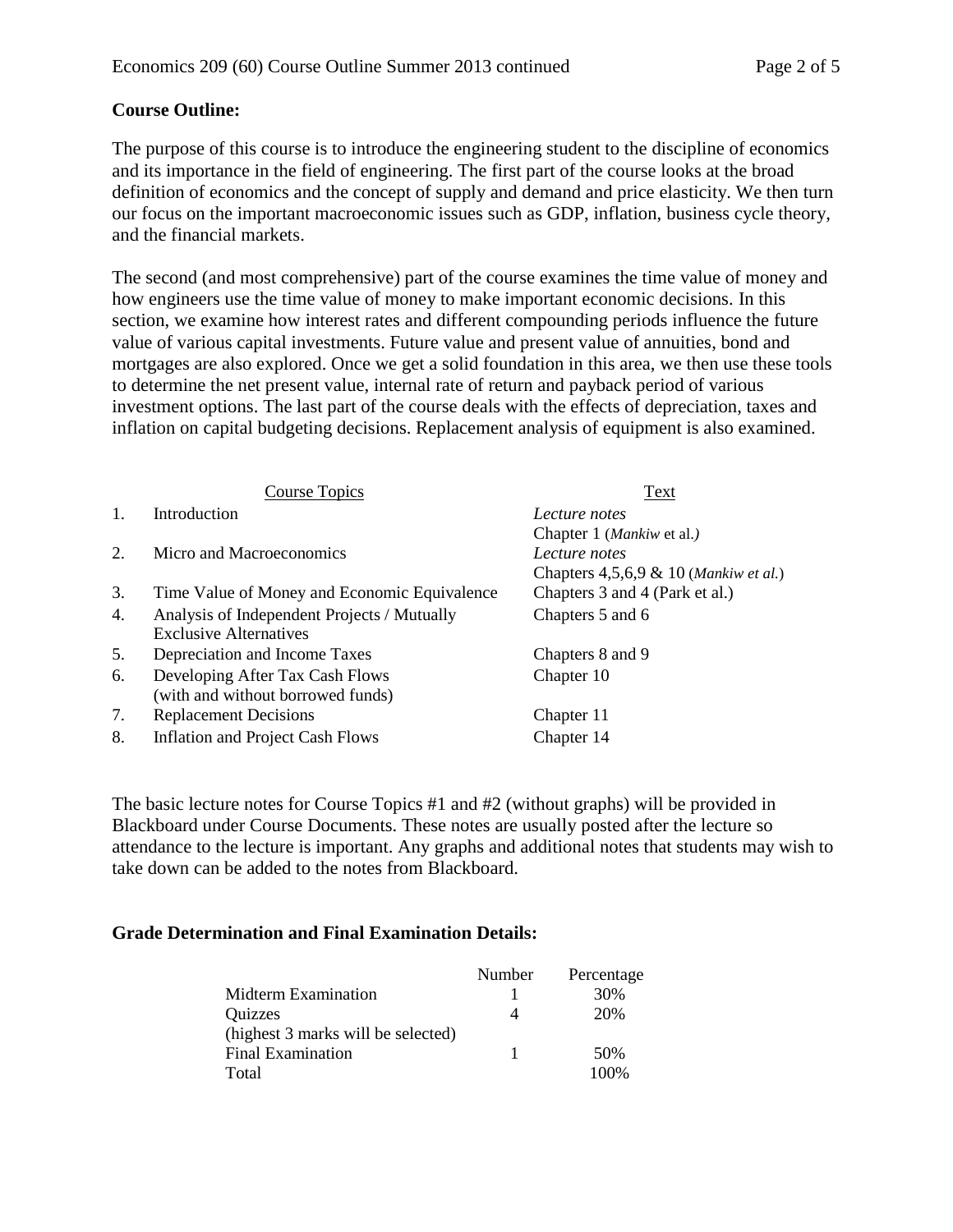- 1. Quizzes 1 will consist of multiple choice questions. Quizzes 2 4 will consist of numerical problems. Quizzes will be held in tutorials.
- 2. The midterm exam will consist of multiple choice and short/answer questions. Some of the short answer questions will consist of a graph (together with a written explanation) and/or calculations. The midterm exam will be held during regular class time.
- 3. The final exam will last two hours and will be scheduled by the Registrar's Office. The final exam will consist of numerical problems.
- 4. A non programmable calculator (non-graphing calculator) may be used in the quizzes and examinations.

Tests and final exams are marked on a numerical (percentage) basis, and then converted to letter grades. The course grade is then calculated using the weights indicated above. As a guide to determining standing, these letter grade equivalences will generally apply:

| A+ 97 - 100 B+ 80 - 84 C+ 67 - 69 D+ 55 - 59 |  |  |  |
|----------------------------------------------|--|--|--|
| A 90 - 96 B 75 - 79 C 63 - 66 D 50 - 54      |  |  |  |
| A- 85 - 89 B- 70 - 74 C- 60 - 62 F 0 - 49    |  |  |  |

## **Notes:**

- 1. A passing grade on any particular component of the course is not required for a student to pass the course as a whole.
- 2. No "make up" exams will be given. If you find it necessary to miss an exam, notify me (in advance if possible) and produce a valid medical certificate. I will re-adjust the weighing of the missed exam to other exams or work in the course (the weighing of the missed exam will be at the instructor's discretion). In the event that a deferred final exam is granted, keep in mind that this exam does not have to cover the same material or have the same structure (e.g. format) as the regular final exam.
- 3. Students should be aware of the academic regulations in the University of Calgary Calendar.
- 4. Programmable (graphing) calculators, Blackberry's, laptops, cell phones and any other electronic device are not to be used in any exam.
- 5. Plagiarism and Cheating: Students shall not submit words, ideas, images or data of another person as their own in any academic writing, essay, thesis, research, project or assignment in a course or program of study. Formula sheets and/or formulae written on(in) a textbook and/or computer (calculator) case is not allowed. Plagiarism and cheating are serious academic offences and will be dealt with severely.
- 6. Students seeking reappraisal of a piece of graded work (assignment, midterm test) should discuss their work with the instructor within *7 days* of the work being returned to the class.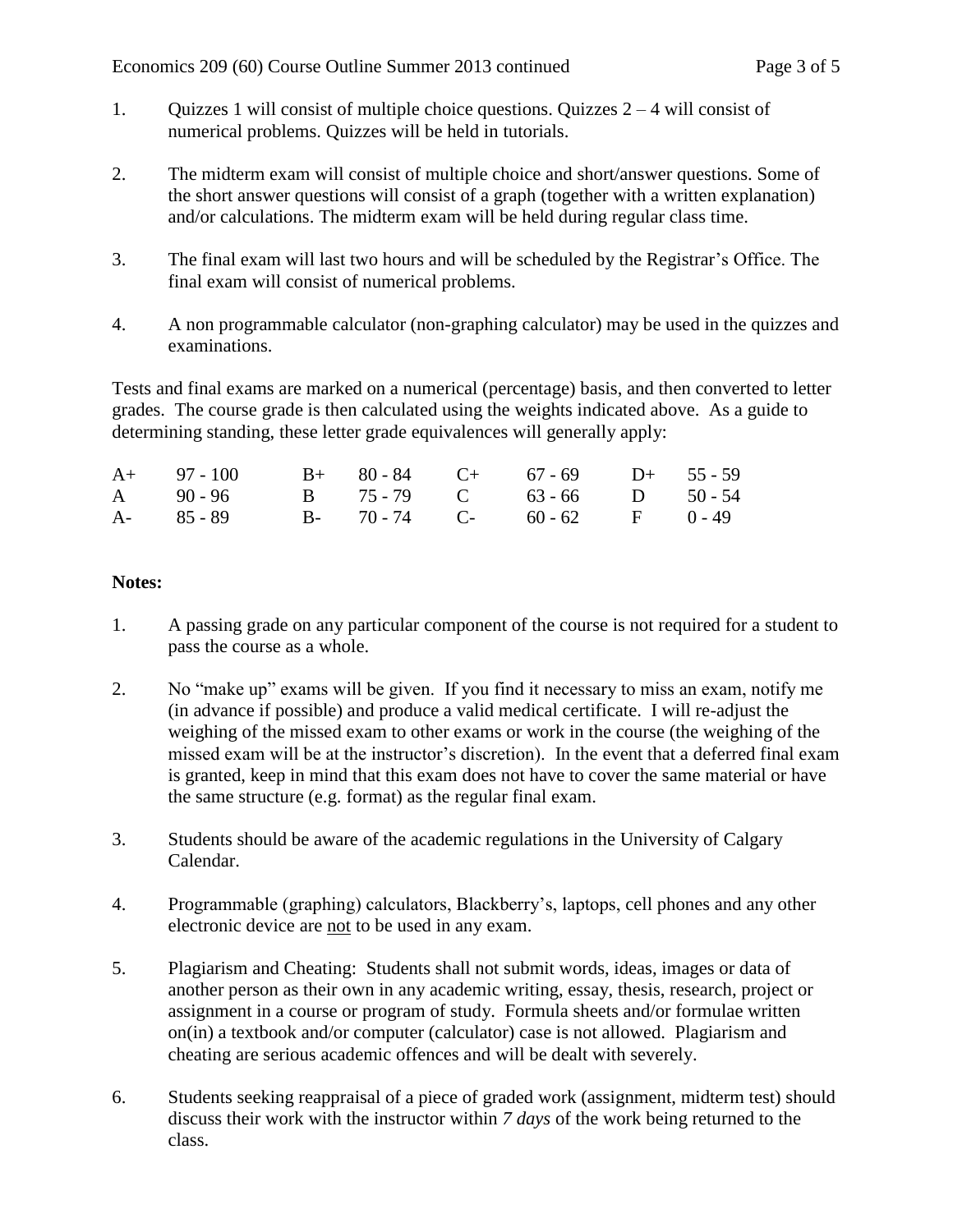- 7. Students will be responsible for all material listed on the course outline, regardless of whether or not the material has been covered in class, unless the instructor notifies the class that the material will not be covered.
- 8. Students who are registered in the course can log on to Blackboard at: [http://blackboard.ucalgary.ca/webapps/login.](http://blackboard.ucalgary.ca/webapps/login) Further announcements concerning Blackboard will be made throughout the semester. Practice questions will be available on Blackboard and I will make available the answer keys to these questions. Submitting practice questions for grading is not required but it is highly recommended that students complete these questions, since success in engineering economics is highly related to learning by doing. In addition these questions are interesting and fun.
- 9. I try my best to respond to all emails but sometimes this is just impossible with both teaching and work commitments. However, due to the pervasiveness of computer viruses, I immediately delete all messages that I do not recognize. For this reason, please make sure that you identify yourself in the subject box of your email (which is common courtesy anyway).
- 10. It is the student's responsibility to request academic accommodations. If you are a student with a documented disability who may require academic accommodation and have not registered with the Disability Resource Centre, please contact their office at 220-8237. Students who have not registered with the Disability Resource Centre are not eligible for formal academic accommodation. You are also required to discuss your needs with your instructor no later than seven (7) days after the start of this course.

Students' Union Vice-President Academic: Emily Macphail Phone: 403-220-3911 E-mail [suvpaca@ucalgary.ca](mailto:subpaca@ucalgary.ca)

Students' Union Faculty Representative (Arts) Phone: 403-220-3913Office: MSC 251 E-mail [arts1@su.ucalgary.ca](mailto:arts1@su.ucalgary.ca) [arts2@su.ucalgary.ca,](mailto:arts2@su.ucalgary.ca) [arts3@su.ucalgary.ca,](mailto:arts3@su.ucalgary.ca) [arts4@su.ucalgary.ca](mailto:arts4@su.ucalgary.ca)

Society of Undergraduates in Economics (S.U.E.): [www.ucalgary.ca/sue](http://www.fp.ucalgary.ca/econ)

Society of Undergraduates in Economics is a student run organization whose main purpose is to assist undergraduate economics students succeed both academically and socially at the University of Calgary. Services include access to the exam bank, career partnerships with the Career Centre through hosting industry nights and information sessions, recognizing achievements in teaching, and organizing social events for members. They invite you to join by contacting [sue@ucalgary.ca.](mailto:sue@ucalgary.ca)